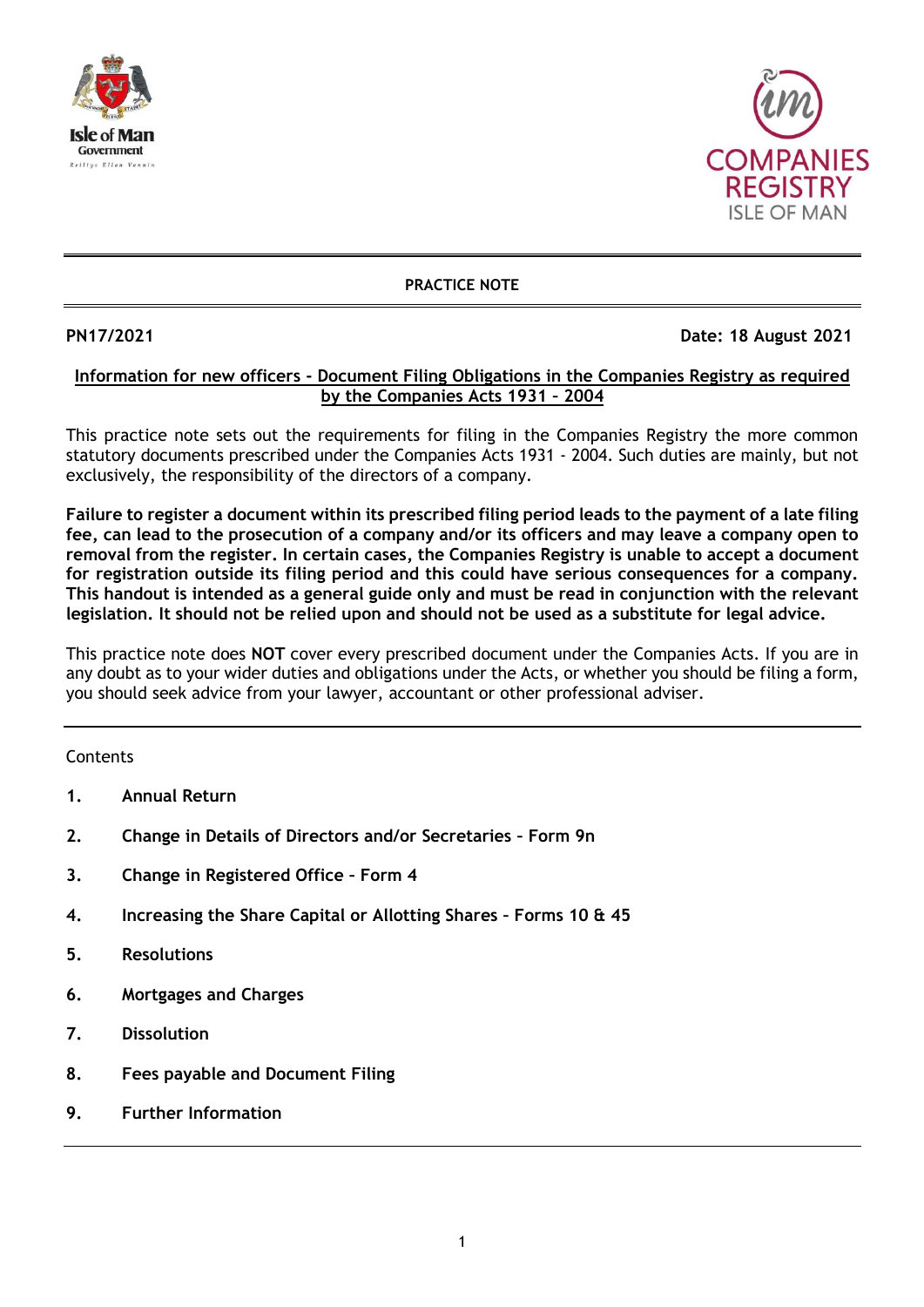# **1. Annual Return**

**WARNING – Do not confuse this Annual Return with any other form of annual or periodic return or statement, such as a tax or VAT return, which you are obliged to submit to any other Government Department.**

Every company, whether trading or not, is required to file an annual return each year. For most companies, the annual return is dated on the anniversary of its incorporation. For companies incorporated before 1993 the return date is different but still remains on the same date each year. The return also includes a declaration as to whether or not the company has prepared accounts and/or kept accounting records. You do **NOT** need to submit the accounts themselves unless the company is (a) a public company, (b) a subsidiary of a Manx public company or (c) liable to file accounts under the Timeshare Act. There is a registration fee of **£380** payable when you submit the return unless the company claims exception from the fee. It has a filing period of one month and late fees are payable in excess of this period.

**NOTE – Failure to file the annual return can result in the company being struck off the register. This can have serious financial and legal implications.**

### **2. Change in Details of Directors and/or Secretaries – Form 9N**

Whenever a director or secretary is appointed or resigns, and whenever a change such as the name, address, or nationality occurs in the details of an existing director or secretary, you must submit Form 9N within one month from the date of the change. The form requires you to list the change(s) and the date(s) and requires any new person appointed to consent in writing to his appointment. Late fees are payable if the form is not submitted in time.

#### **3. Change of Registered Office – Form 4**

If your company changes its registered office, you must file Form 4 within one month of the change. Late fees are payable if the form is not submitted in time.

**NOTE – Notices and other official documents are liable to be sent to the registered office as stated on our records. If you do not tell us about a change, you may not become aware of important information regarding your company. This may result in your company being struck off the register or you may suffer serious financial or legal consequences.** 

### **4. Increasing the Share Capital or Allotting Shares – Forms 10 & 45**

If you increase the nominal share capital of your company or issue new shares, then you are required to file a Form 10 in the first case and a Form 45 in the latter. **With effect from 7th January 2014 Capital duty is no longer payable on the Form 10**. There is no standard registration fee payable on either form. Both these documents have a one month filing period and late fees are payable if not submitted in time.

### **5. Resolutions**

Certified copies of certain types of resolutions passed **by the company (shareholders)** are required to be filed with us. There is a filing period of one month for all resolutions and no standard filing fee is payable. Late fees are payable if not submitted in time.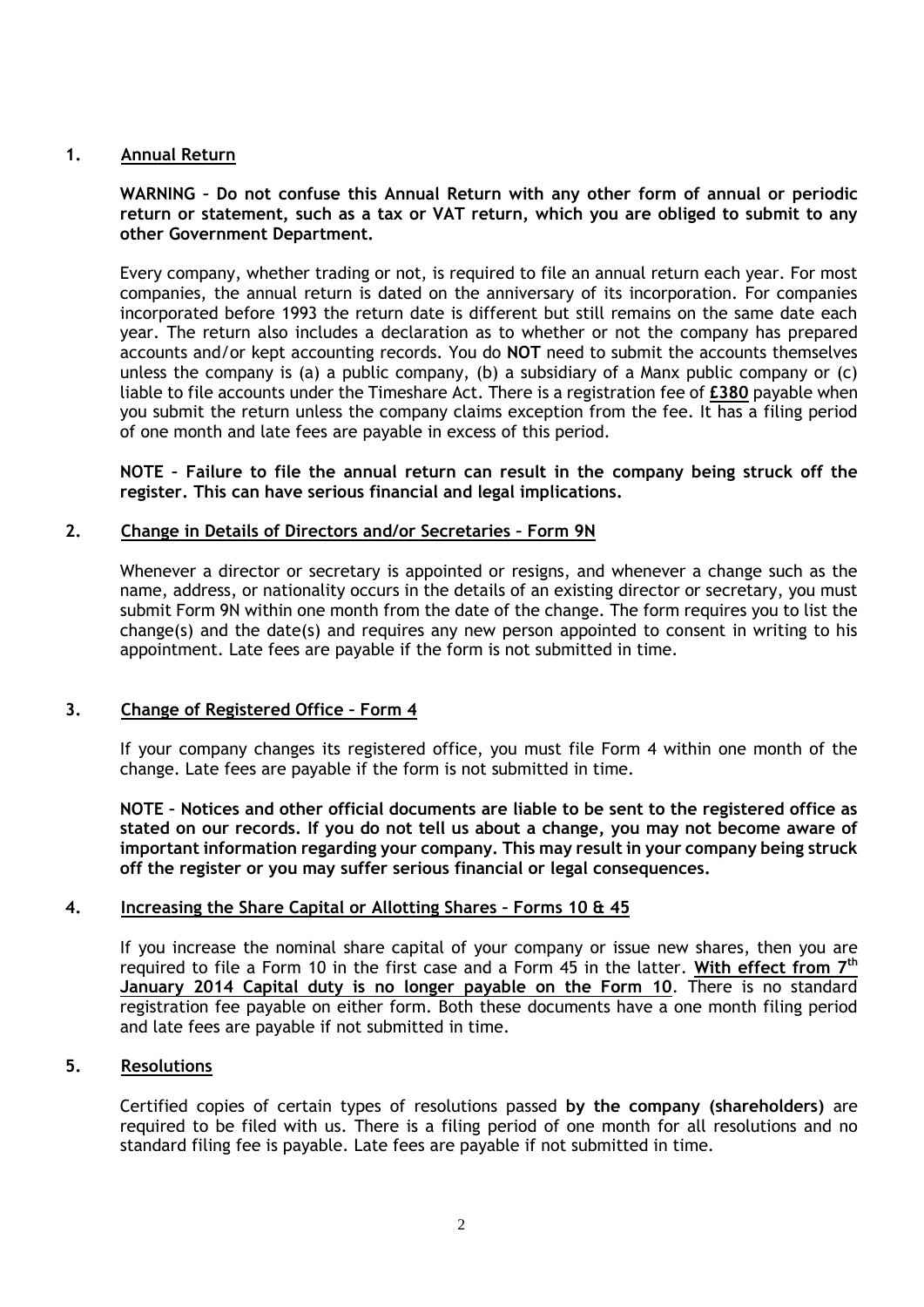**NOTE – You are not required to file with us any resolutions passed at a meeting of the company's directors. Care should be exercised to ensure that when you wish to pass a resolution, you are aware whether such a resolution ought to be passed at a directors' meeting or a shareholders' meeting. The Companies Acts and your Articles of Association will specify the type of meeting at which a particular type of resolution may be passed.**

### **6. Mortgages and Charges**

In general terms, if your company creates a document which secures any of its assets to another party, then details of that document must be filed with us within one month. The type of prescribed form to be used will depend on the type of charge created. Any person interested in the charge has the right to file details of it with us.

**NOTE – We cannot accept registration of the charge if it is submitted outside the filing period. In those circumstances, you will need to obtain an Order from the Isle of Man High Court of Justice extending the time for registration. Failure to register a charge altogether makes that charge void against the liquidator and any creditor of the company.**

# **7. Dissolution**

Please refer to Practice Note PN3/2021 – Dissolving a Solvent Company Under Section 273A of the Companies Act 1931 for details on this process.

# **8. Fees payable and Document Filing**

Payment of fees can be made in cash or by cheque made payable to "Isle of Man Government", or by BACS/Bank transfer in accordance with the following <https://www.gov.im/media/1368638/2020-01-02-companies-registry-bacs.pdf>

Company documents can be presented for registration in paper form by delivery to our public counter, by post or by email providing they are submitted in accordance with the Companies Registry Electronic Transmission of Information guidance <https://www.gov.im/media/1371077/electronic-transmission-of-information-guidance.pdf>

# **9. Further information**

Our staff will willingly answer general queries by telephone or e-mail but cannot give legal advice. If you require such advice you should consult an Advocate.

The telephone number for the Companies Registry is: 01624 689389 The e-mail address is: [companies@gov.im](mailto:companies.registry@gov.im)

Statutory forms and practice notes are available free of charge from the website: [www.gov.im/categories/business-and-industries/companies-registry](http://www.gov.im/categories/business-and-industries/companies-registry) .

A list of licenced TCSP providers is available on the Isle of Man Financial Supervision Authority website at [https://www.iomfsa.im/register-search/.](https://www.iomfsa.im/register-search/)